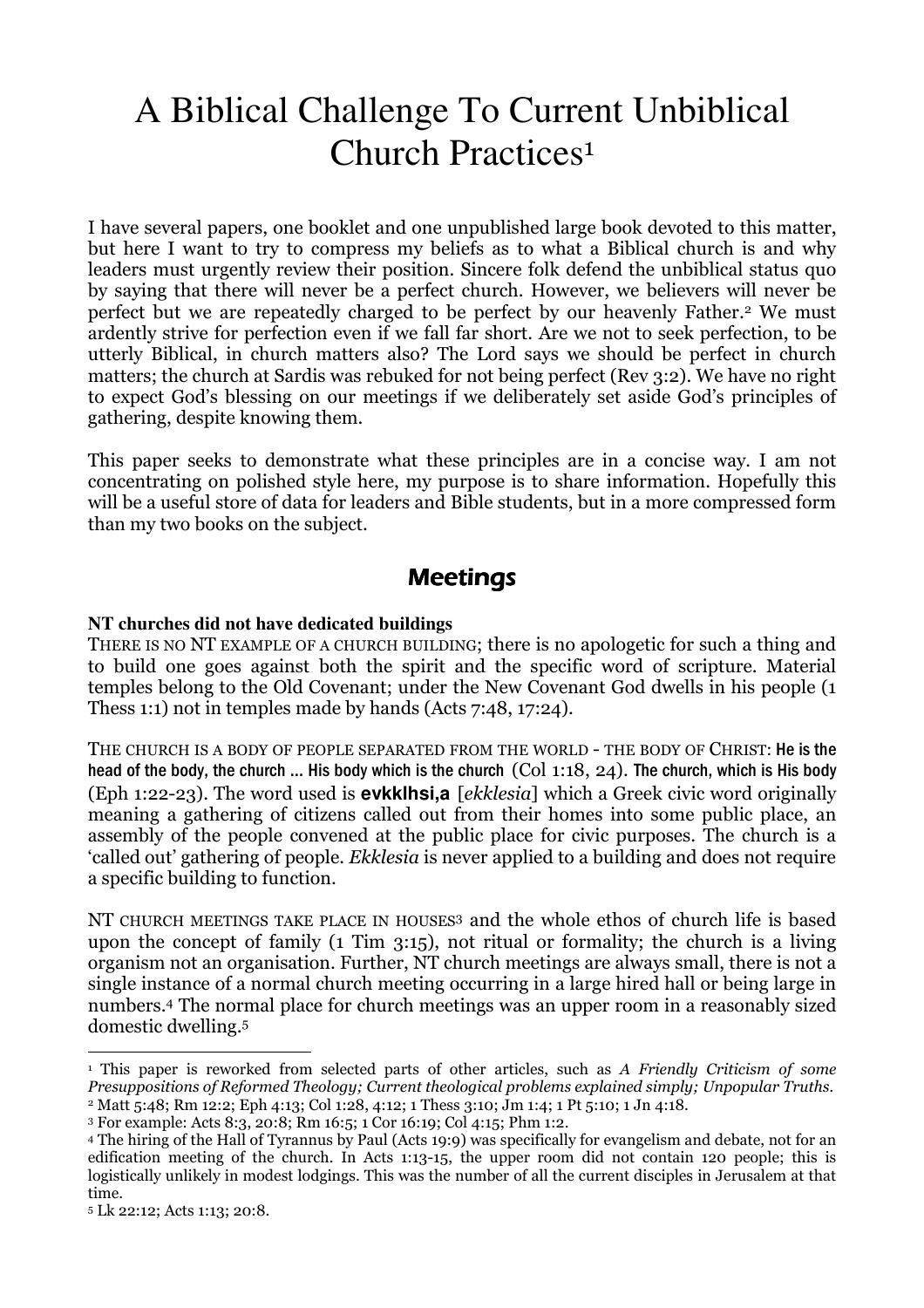THE CHURCH IS A FAMILY: The dynamic of the gathered church is *koinonia* (fellowship) where mutual edification can occur (see later); this necessitates fairly small meetings. The character of the church assembled is that of a family; meetings are where the family gathers together and family life is the best symbol of the interdependency God expects to find in churches (Eph 2:19, 3:15; 1 Tim 3:15; Gal 6:10). Homes are the best places for this type of relationship to be carried out. Church is a place where ministers act like fathers (1 Thess 2:11; 1 Cor 4:15), or nursing mothers (1 Thess 2:7); where disciples are like children (1 Jn 2:1; 1 Thess 2:11; Gal 4:19) and where all are in a love relationship (1 Pt 3:8) as brothers and sisters (1 Tim 5:1-2).

The craving for buildings is fleshly pragmatism - men want large congregations. Yet how many conservative UK churches have only a handful of members who struggle to pour all their money into keeping the meeting place infrastructure going? Did not the Lord direct us to use our money for the welfare of the saints and to release ministry? Is this not why God's plan and Paul's pattern was to establish house churches that cost nothing? Why do men purchase buildings to hold large numbers that they then have problems pastoring because there are too many for the leadership team and where group dynamics fail?

The NT pattern is small, home-based meetings where family is the overriding model for fellowship. The church is called a family and God's household, and meeting in homes is exactly what God intended to support this pattern. The church is never depicted as a building, an organisation or a formal institution, it is always seen as a community of mutually encouraging members of one another.

# Leadership

## **NT Churches are not led by a single pastor**

Most church leadership is based upon a senior (preaching) pastor. Indeed, the pastor is usually the focus of the church instead of the Lord Jesus; everything revolves around him. Below him are various structures in evangelicalism. Some churches have no one else; some have a few elders who do very little or preach occasionally (in reality they act like a locum when the pastor is away); others have deacons acting unbiblicly as spiritual leaders. Usually the pastor is trained in a denominational seminary and almost always is imported from a distant place with no background in the church or the local community.

All of this is wrong - all of it. There is no Biblical evidence for a senior pastor but much evidence for shared, equal leadership committed to elders. Deacons do not govern but assist the elders in administrative matters, especially regarding helping the needy. There is silence on the subject of senior pastors, professional ministry, leaders foreign to the community and the rule of one man.

ELDERS 'GOVERNED' (I.E. FUNCTIONED) IN PLURALITY AND PARITY. There was always more than one elder6 and no one was senior in authority; all elders were equal.7 This rule was specifically to avoid anyone dominating the flock, which is condemned. Elders

 $\overline{a}$ <sup>6</sup> Churches are to appoint elders, not an elder. Note the plural form in Acts 20:17 (Ephesus) 21:18 (Jerusalem); Titus 1:5 (Crete).

<sup>7</sup> The 'double honour' of 1 Tim 5:17 could refer to a financial portion as Isa 61:7, an honorarium of honour and remuneration (hence 'double') or merely to higher esteem. There is no implication of greater authority.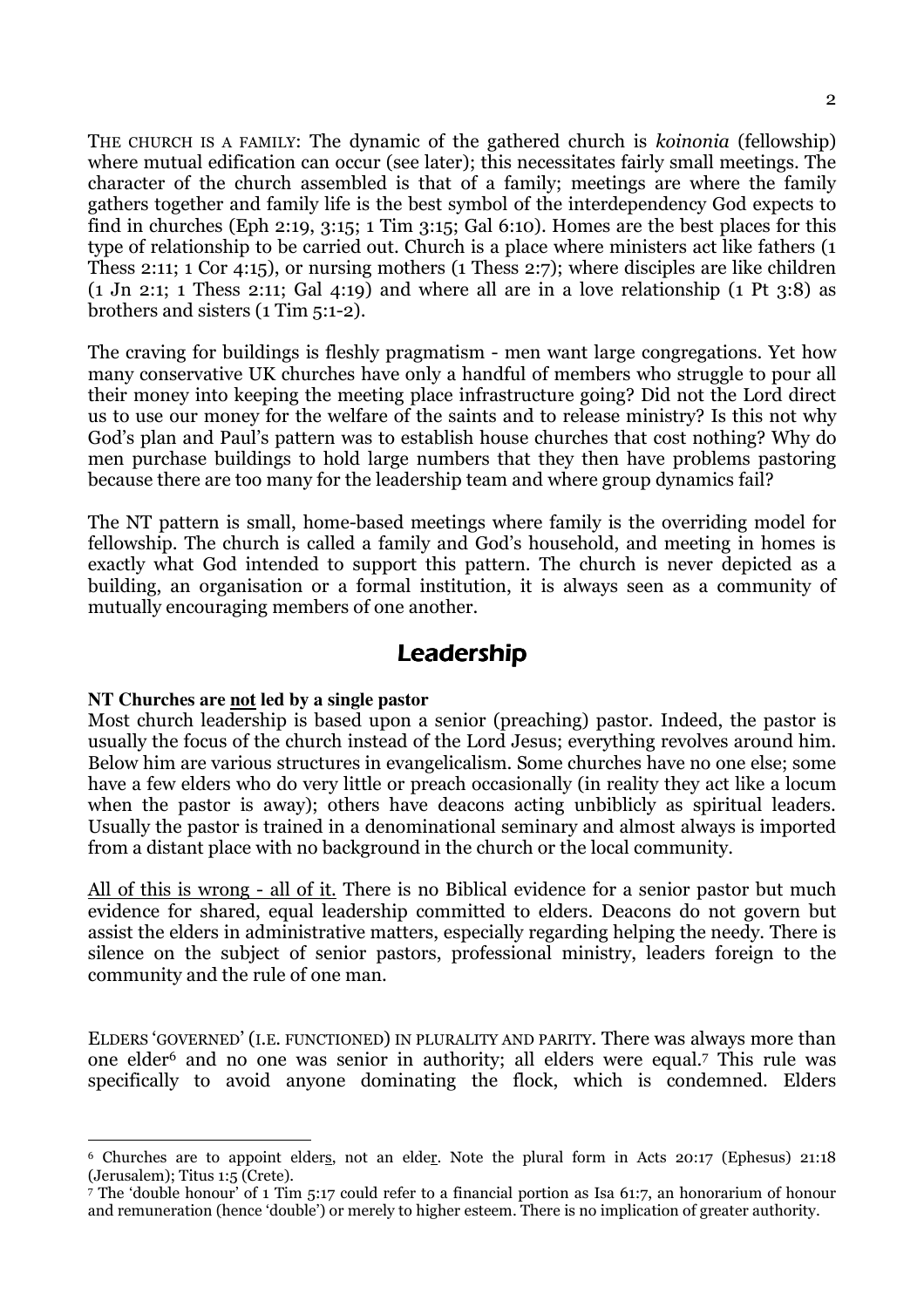(shepherds/pastors/bishops8) are repeatedly warned not to have an authoritarian attitude over the flock (1 Pt 5:2-3, 2 Cor 1:24); and the Biblical command to have a plural, equal leadership team is to help prevent such a disaster. There is no such an animal as a 'senior pastor' or a 'minister', let alone 'reverend', 'priest' or 'moderator' and we should never call leaders by special names. We are specifically told by Jesus to avoid giving special titles to church leaders.9 Focusing ministry on one man distracts attention from the fact that all are called to be ministers, all are priests.

The concept of a single church leader is a fleshly, worldly management technique and not a divine command. Single leaders may be effective in secular government to drive down a strategy without opposition, but the world is not the model for the kingdom. Churches are led by a team ministry devoted to the interests of the people. There is not one indication in the NT that local churches are led by a monarchical leader or have any formal oversight above them from a wider area. This practice slowly developed after the apostles died out.<sup>10</sup>

## **Leadership names describe function not status**

The names include:

- Elder (meaning literally what it says an older, mature man) or bishop (meaning overseer). The terms 'bishop' and 'elder' were synonymous - Acts 20:17 with 20:28 and Titus 1:5-7. 'Elder' (presbuteros) was derived from the Jewish concept of leadership while 'bishop' (*epoiskopos*) was a Greek term; both imply guardianship. As the apostles travelled, natural Jewish concepts were transmitted into Greek idioms.
- Shepherd, the literal meaning of 'pastor'. (Poimen to tend, nourish and safeguard a flock, Eph 4:11, 1 Pt 5:2).
- Leaders or men 'over you' (hegeomai to lead, go before, rule, be in command; Heb 13:7, 17. 24). Or 'those that rule' (proistemi - to set before or over; to superintend, to protect as a guardian; i.e. those who stand before = the elders; 1 Thess 5:12, 1 Tim 5:17. Compare 1 Tim 3:5 where the rule of a father in the household is called proistemi).
- An elder is all these things: he is an overseer, a shepherd, a pastor-teacher, the one over the flock, the one that rules, the one that goes before (in the sense of shepherd leading to pasture not in the sense of a king set over people).
- They were not called 'Doctor', 'the minister', 'the senior pastor', 'reverend' since Jesus commanded thus: do not be called 'Rabbi'; [i.e. any term implying authority status and respect] for One is your Teacher, the Christ, and you are all brethren (Matt 23:8).

## **The leadership team requires all the ascension gifts**

And He Himself gave some *to be* apostles, some prophets, some evangelists, and some pastors and teachers,  $(EPH A:11)$ .

Within the NT church there needed to be the functions of apostle for any sending ministry (pioneer church planting); the evangelist to focus mission; prophetic input to bring God's word and direction (remember that the Bible was in nobody's hand at this time); and the

3

 $\overline{a}$ <sup>8</sup> The terms elder and bishop are synonymous: Titus 1:5 with 1:7; Acts 20:17 with 20:28 (episkopos 'overseer'

<sup>= &#</sup>x27;bishop'). Jews favoured the term 'elder', which was part of their culture and synagogue structure; Greeks preferred the term 'overseer'. The function of elders is to shepherd ('pastor') and to teach (Eph 4:11). Shepherding is a description of what elders do - they care for the flock. The key tasks of a shepherd are to feed the sheep and defend them from predators. Both are crucial.

<sup>9</sup> Matt 23:8-10

<sup>&</sup>lt;sup>10</sup> The key people associated with the development of monarchical bishops and the clergy/laity split (Episcopalianism) are Ignatius of Antioch (d. 108), who saw it as constituting a visible centre of church unity; Irenaeus (b. 130), who saw bishops as the depository of apostolic tradition; and Cyprian (b, 200), with whom the bishop became the absolute vice-regent of Christ, supreme over church members and other officers.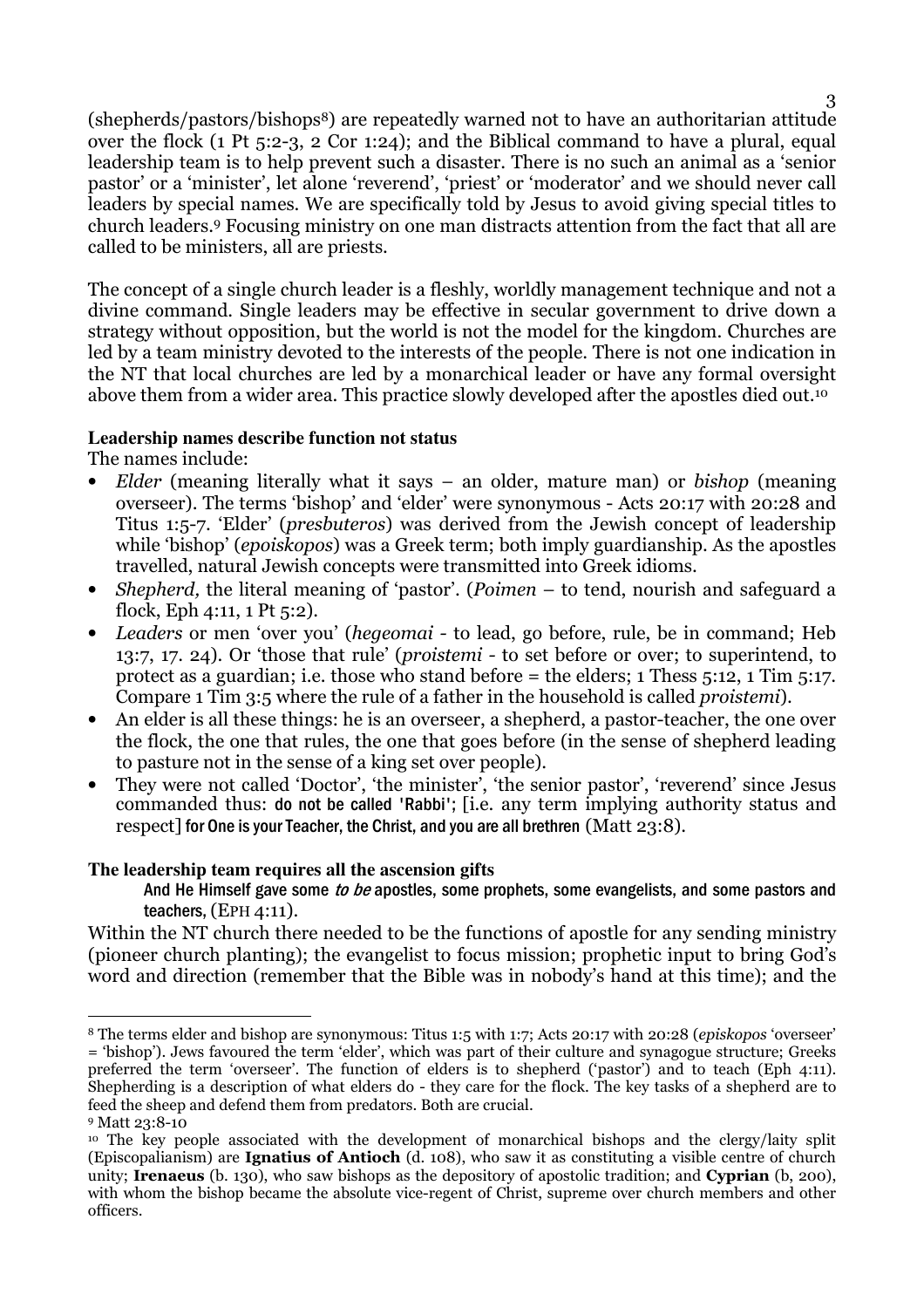elders needed to be pastor-teachers. This statement of purpose has not been rescinded, even though we now have a Bible. Prophetic ministry is not now primarily revelatory but encouragement from the word (1 Cor 14:3). For the Puritans, prophecy was powerful, spirit-filled Biblical preaching; or 'logic on fire'. An old-fashioned word once used to describe this is 'unction' (which meant 'anointed' by the Spirit).

All modern churches need these ministries today. They need an apostle at the beginning (a missionary) to establish the work. This ministry is also required when the church plants pioneer works. A prophet is a person who serves the church in spiritual encouragement. This may be in the preaching/teaching, or it may be in shorter edifying words of exhortation/encouragement.11 The evangelist is gifted to teach and lead people into witnessing and is successful in this endeavour himself. He is a catalyst to engender evangelism in the body. Pastoring is shepherding - normal eldership care; while teaching is didactic, sustained, doctrinal and expository preaching to impart truth systematically. This is different to prophetic ministry, which is more inspirational and encouraging.

Plural eldership should contain these functions in the local church. Though these ministries are not authoritarian inter-church overseers (as in the false apostolic teams of UK Charismatic Restorationism), they may enter into itinerant ministry to help other churches not fully developed. Itinerant ministries require full-time workers; local churches rarely need full-time people if there are sufficient elders and body ministry. However, THE NT NEVER IMPLIES PAYMENT OF MINISTER BY A REGULAR SALARY, which removes the element of faith from the worker and puts him under the control of the holder of the purse strings.

#### **The main function of church leaders is to identify and release fresh ministry**

 [Leadership is] for the equipping of the saints for the work of ministry, for the edifying of the body of Christ, till we all come to the unity of the faith and of the knowledge of the Son of God, to a perfect man, to the measure of the stature of the fullness of Christ (Eph 4:12-13).

This is the key to leadership; elders have no self-serving purpose, they function only to help others grow and learn how to serve the body. The prime function of leaders is not to control or manage or even to keep the work going; but to identify, nurture and release the gifts of others. This is so simple and obvious in the NT and yet so few church leaders understand that this is their main task.

#### **Leaders serve**

But Jesus called them to *Himself* and said, 'You know that the rulers of the Gentiles lord it over them, and those who are great exercise authority over them. Yet it shall not be so among you; but whoever desires to become great among you, let him be your servant. And whoever desires to be first among you, let him be your slave - just as the Son of Man did not come to be served, but to serve, and to give His life a ransom for many.' (Matt 20:25-28)

The whole point of the Gospel is that God sent his Son to serve and save rebels. In doing so the Son expects his brethren to serve each other likewise. He even took a towel and washed the disciple's feet to emphasise this point graphically.

 $\overline{a}$ <sup>11</sup> In times of severe need, the Lord may raise up seers, people with prophetic prescience. Such a case, in Reformed circles, was Alexander Peden ('Peden the prophet'). Such knowledge was necessary for him to survive in the Scottish Covenanting killing times. He manifested continual accurate prophecies similar to OT prophets. Pioneer missionaries isolated from civilisation have experienced similar powerful gifts.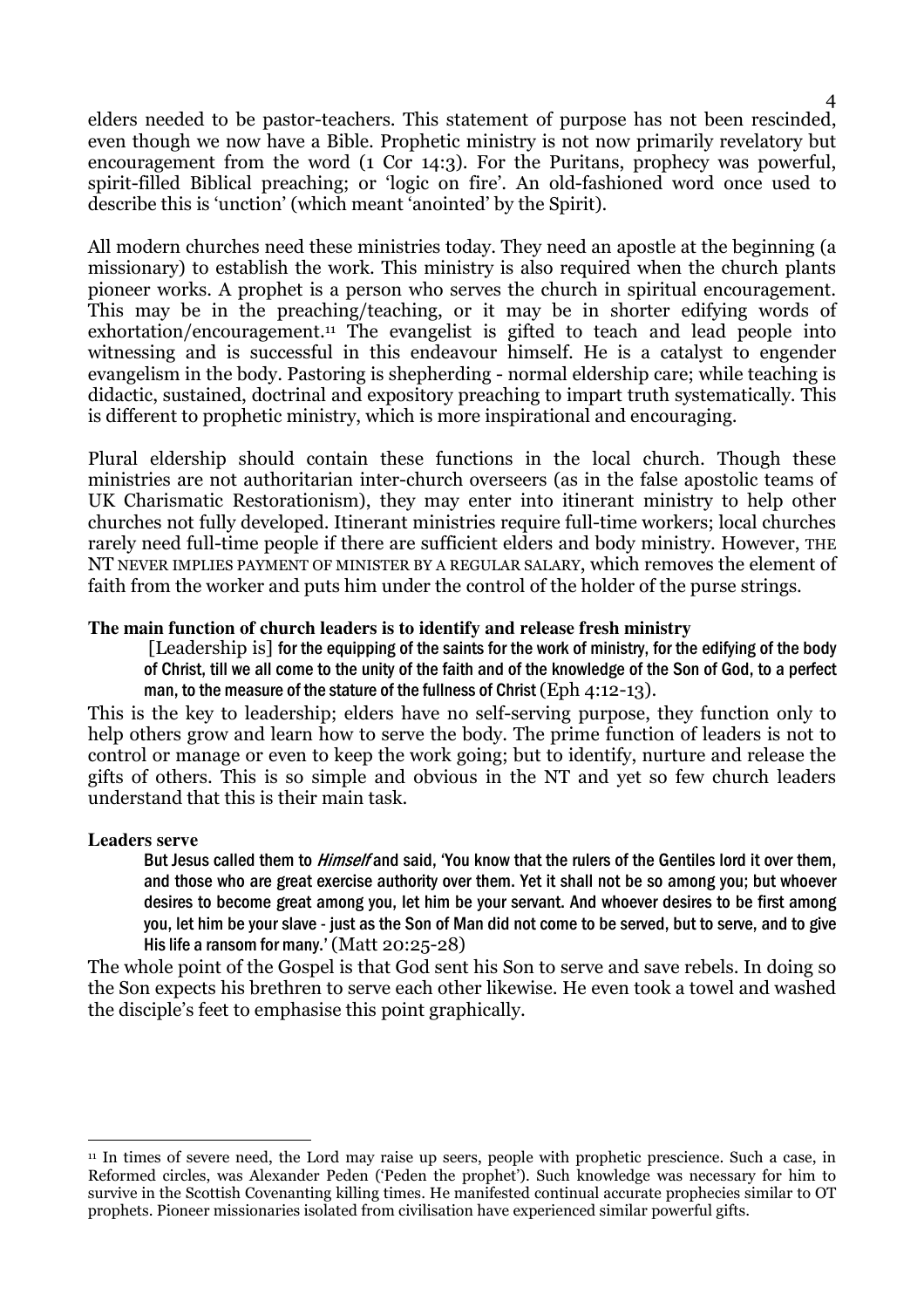The first are last and the first serve. Elders are those who are 'first' in the church,<sup>12</sup> so they must serve others too. There is no despotic authority in the church, there is no man above all. In fact, the strongest word for ruling authority in the NT is actually used of the mother managing the household and this word is the source of our word 'despot' (meaning 'dictator' or 'absolute ruler').13 God never used such a word for church officers.

Elders serve the body to ensure good order and this sometimes entails rebuke and admonishment. Teaching carries authority and elders who teach carry teaching authority members should listen, learn and obey - but others teach also. The gift carries the weight. When the gift is seen emerging, elders must encourage the man - this is how fresh leadership arises.

**The model for leadership is fatherhood not monarchy or management; ruling is by persuasion not control** 

We exhorted, and comforted, and charged every one of you, as a father *does* his own children. (1 Thess 2:11)

As my beloved children I warn *vou.*  $(1 \text{ Cor } 4:14)$ 

For though you might have ten thousand instructors in Christ, yet *you do* not *have* many fathers; for in Christ Jesus I have begotten you through the gospel. Therefore I urge you, imitate me. (1 Cor 4:15- 16)

As a son with *his* father he served with me in the gospel. (Phil  $2:22$ )

Do not rebuke an older man, but exhort *him* as a father.  $(1 \text{ Tim } 5:1)$ 

The point is that as the church is a family; the model for leadership is that of a father (or sometimes the even gentler 'nursing mother' - 1 Thess 2:7). Leadership is a relationship of gentleness, care and sacrificial concern. The church is not an organisation but God's household (Eph 2:19); consequently the dynamics of discipline and government are nothing like secular, worldly methods.

While leaders do govern, this government is like fatherly direction more than management. Even the Biblical words that suggest submission to elders need careful attention. For instance Heb 13:17, Obey those who rule over you, and be submissive, for they watch out for your souls, as those who must give account. Here the word 'obey' is *peitho* which means 'to persuade', 'to be persuaded', 'to induce by one's words to believe' or 'to win favour'. 'Submit' is not the normal hupatasso (organisational submission, e.g. to governments) but hupeiko which implies yielding after a battle, such as a discussion. These words suggest leadership is by teaching, discussion, dialogue, convincing and persuasion rather than authoritative commands. Or 1 Timothy 5:17, Let the elders who rule well be counted worthy of double honour, especially those who labour in the word and doctrine; here rule means 'to set before' i.e. to superintend as a protector or a guardian, as a father stands first in the house. It means protective leadership that gives care and aid.

Leaders must be approachable, available, amenable, sociable, loving, restrained, and all these qualities require that the numbers leaders care for are small and local.14 For instance,

 $\overline{a}$ <sup>12</sup> Even the word 'to rule' (*proistemi*, to be first or to stand before thus to lead) used in 1 Thess  $5:17$  can mean: to attend, be concerned about, give aid or care e.g: Rm 12:8; Titus 3:8,14. Phoebe is nominated by this term which is usually translated 'helper'.

<sup>&</sup>lt;sup>13</sup> Oikodespoteo in 1 Tim 5:14. It means literally: master of the house.

<sup>14</sup> Yes leaders must sometimes rebuke and admonish (but so do other believers), and yes they must enforce discipline when required, (even expelling unrepentant sinners) but these are extreme measures. Under normal circumstances their role is one of gentle nurturing - like a father.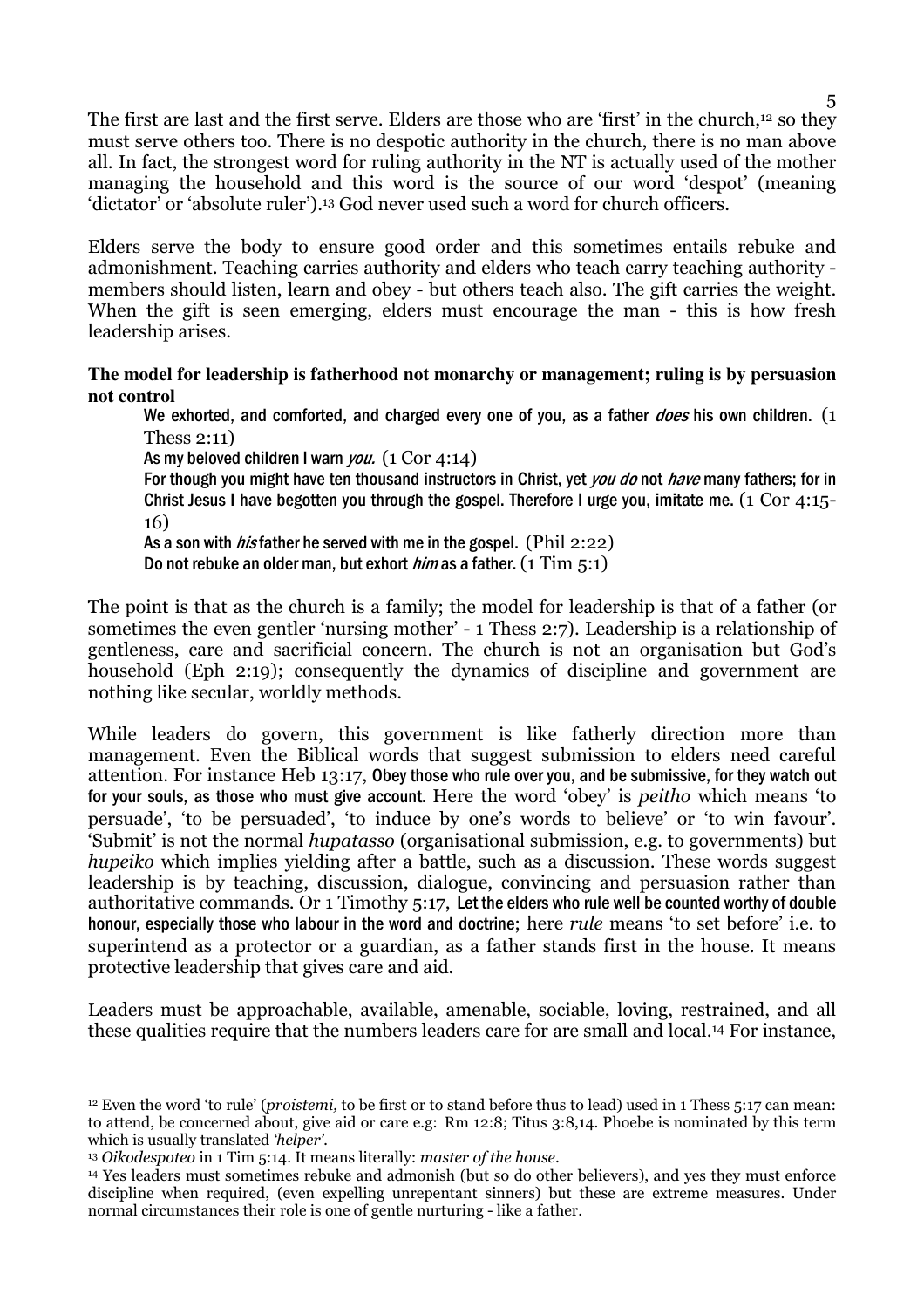the concept of a pastor living a long distance from his flock is nonsense; Jewish shepherds slept in the sheepfold with the flock making their own bodies the gate.

These scriptures also show the importance of apprenticeship in discipling; the younger worker learns from the experience of the gifted apostle, rather than just gaining headknowledge.

Though other idioms are sometimes used for the church<sup>15</sup> these are to emphasise certain spiritual facets.16 Underneath all these symbolic pictures, the reality of the church is that it is actually placed in Christ, and Christ is God's Son. So God is a Father to every believer and thus the church is truly God's family. Within this framework leaders act as fathers only as representatives of our heavenly Father who cares for us as his children. Woe betide any elder that usurps this role with dominating ideas.

This is important! Any church leader who 'lords it' over the flock will face severe judgment. Anyone who abuses God's own people will certainly receive great condemnation.

Who then is a faithful and wise servant, whom his master made ruler [lit. administrator<sup>17</sup>] over his household, to give them food in due season? Blessed is that servant whom his master, when he comes, will find so doing. Assuredly, I say to you that he will make him ruler over all his goods. But if that evil servant says in his heart. 'My master is delaying his coming,' and begins to beat *his* fellow servants, and to eat and drink with the drunkards, the master of that servant will come on a day when he is not looking for *him* and at an hour that he is not aware of, and will cut him in two and appoint *him* his portion with the hypocrites. There shall be weeping and gnashing of teeth [i.e. in hell]. (Matt 24:45-51)

#### **NT local church leadership is never imported**

All NT churches grew their own leaders, who were then formally appointed by an apostle (or his delegate) on a return journey, sometimes only a few months after the Gospel was first announced.

I left you in Crete, that you should set in order the things that are lacking, and appoint elders in every city (Titus 1:5).

When they had appointed elders in every church (Acts 14:23).

This required faith on the part of the apostle and not human logistics. After planting a church, the apostle established a doctrinal foundation and then left, or sometimes he sent a delegate (like Timothy or Titus) to help nurture it further. As certain men began to show an aptitude in understanding the word, they were nurtured and released into formal ministry.

NT leaders always arose out of the local body; it never imported elders from somewhere else.

#### **Church ministry was never formally trained**

The apostolic church established no seminaries and no formal leadership qualifications. Jesus chose disciples that were largely unlearned simple folk; some were educated but none were religiously trained. Simple men like Peter were transformed into effective leaders. Paul was later chosen as an apostle who was formally trained as a Pharisee, but he

 $\overline{a}$ <sup>15</sup> Such as: temple, army, people, nation, flock, vine etc.

<sup>&</sup>lt;sup>16</sup> For instance: Temple - where God's worship is focused on Earth; Holy Nation - who God's people are rather than others; Army - the focus of heavenly warfare etc.

<sup>17</sup> **kaqi,sthmi** kathistemi, Strong's 2525; meaning: to set, place, to set one over a thing (in charge of it), to appoint one to administer an office.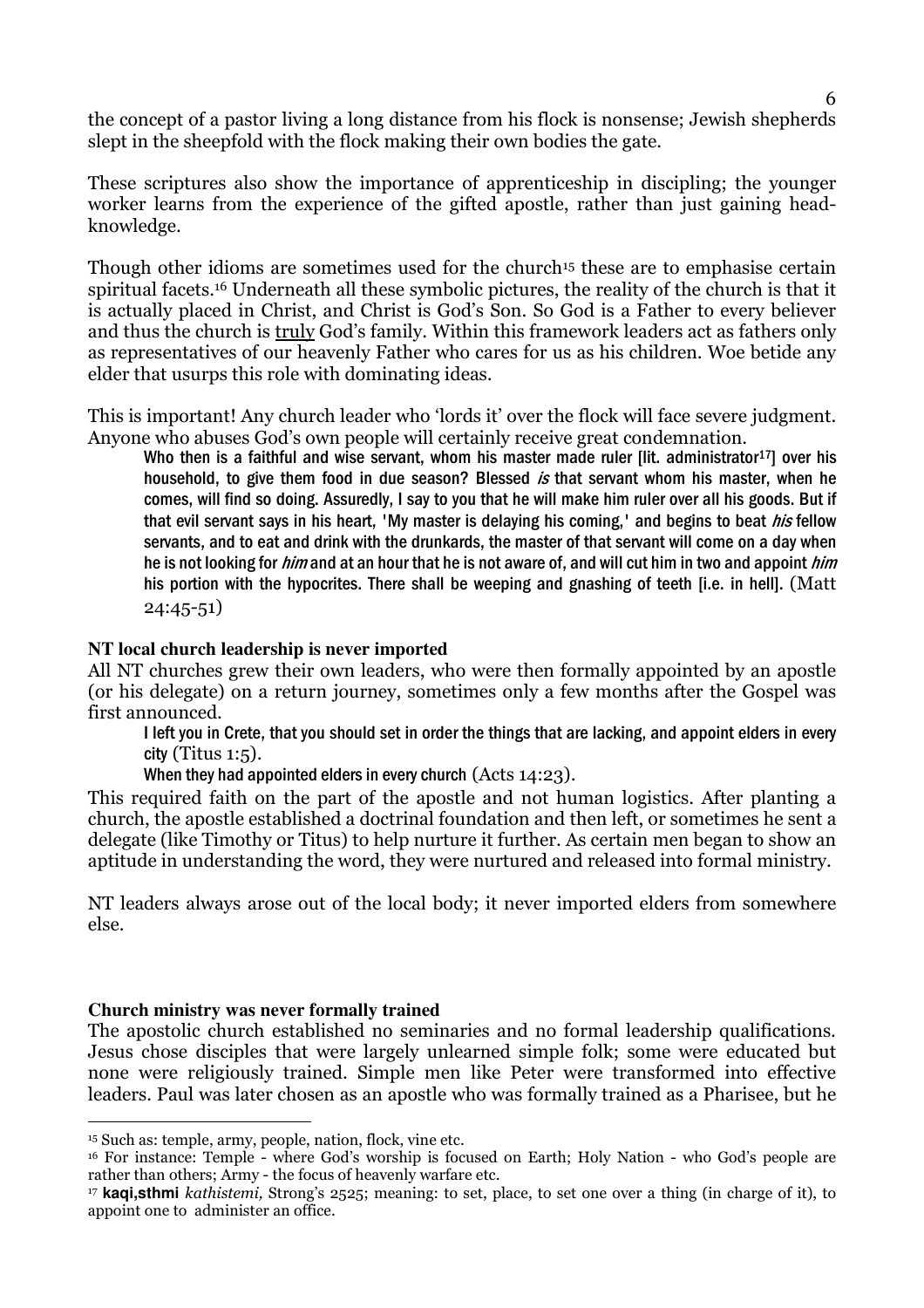specifically states that he counted this training as rubbish (Phil 3:7-8). There is no professional training of leaders in the NT, rather all leadership training was on the job in the body or learned as a co-worker to an apostle.

The overwhelming emphasis commanded by Jesus is to trust in the Holy Spirit to guide into all truth (Jn 16:13). Over and over we are exhorted to walk in the Spirit and be filled with the Spirit in order to function as believers. Yet modern churches tend to ignore this urgent qualification and substitute another one - seminary training. One reason for this is to ensure that new leaders toe the party line.

Biblical training is by apprenticeship, where a young disciple works and travels with the experienced, gifted man, as Timothy to Paul. This was the method established by Jesus, where his disciples learned everything from first-hand experience. Thus the gifted man passes on his character as well as his knowledge; his prayer habits and faith, as well as wisdom. Academic training can never match this Biblical method.

## **NT church leadership is only male**

Apostolic commands on the qualifications of leaders are always applied solely to men.<sup>18</sup> This was familiar to Jewish believers since synagogues only had male leaders, and the synagogue was the early pattern for the home-church. We only need one word of warning that women are not to be trusted with church leadership authority, but we have several.<sup>19</sup> Where the modern church has succumbed to the spirit of the age and feminist pressures by appointing female leaders, such as the Anglican Church or the Charismatic New Churches, it should be condemned as heretical.

# Mutual ministry

## **Cessationism vs. the use of spiritual gifts**

The NT church used spiritual gifts. This cannot be denied from the Bible, but many good folk would deny that any supernatural gifts are available today. This notion is called 'Cessationism', that is the doctrine that the supernatural spiritual gifts of the NT ceased to be manifest when the Bible was written, say by the end of the first century AD.

Cessationism is largely a defence against the aberrations found in Pentecostal and Charismatic denominations; indeed, the doctrine arose at the time of the Pentecostal beginnings. The serious errors of charismatic churches must be condemned but the arguments to defend cessationism are flawed. It is not possible to make an exegetical case for this idea; all attempts are strained and stretched beyond logic. It is also not possible to make a historical case.

The key argument is that the sign gifts were only available until the time that the canon of scripture was complete and churches then had the use of Bibles, thus not requiring prophetic ministry, words of knowledge etc. The problems are:

- There is not a shred of evidenced for this idea in scripture. There is no clear statement that the supernatural gifts have ceased; indeed, this concept would have shocked the early church that relied upon them.
- Attempts to force this notion into 1 Cor 13:8-10 are arbitrary and unsound. 'Perfect' here clearly refers to the restoration of all things at the Second Coming.

 $\overline{a}$ 

<sup>18</sup> Such as 1 Tim 2:12, 3;2.

<sup>19</sup> Gen 3:16; 1 Cor 11:5, 14:34, 35; 1 Tim 2:11, 12; Rev 2:20.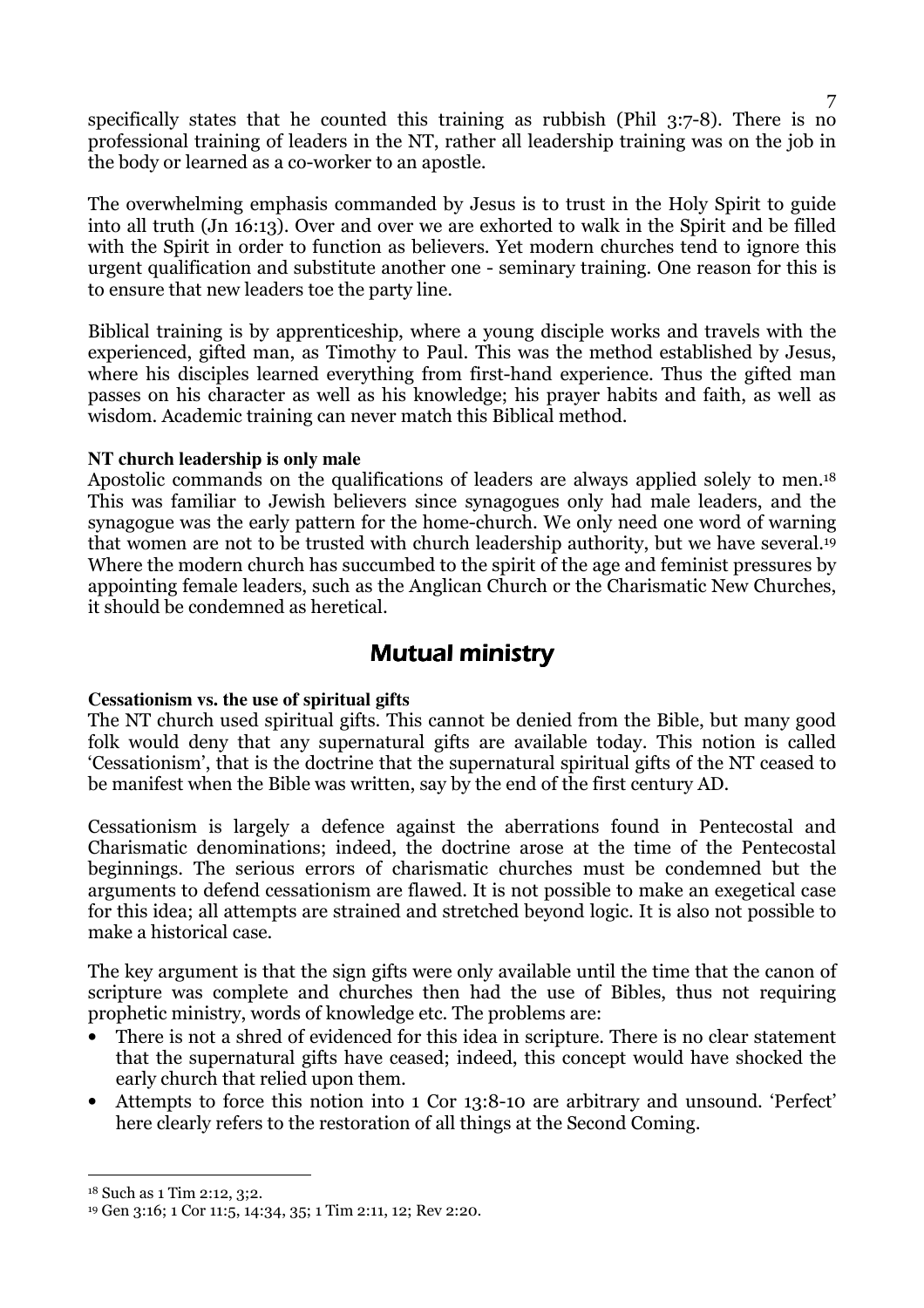- Usually the sign gifts are said to end around the time of the final NT book about 95AD. Yet accredited church historians and early church fathers affirm that some genuine gifts continued well past that time, perhaps until the 3rd century.
- Others suggest a date when the canon was formally accepted at the Council of Carthage in 397AD. But before this time there were insufficient revelatory gifts in practice, (though it seems that healings continued according to Augustine) so it would mean that God left the church without revelation for about 200 years.
- In any case, even after 397 there would have been very few people with a Bible. Handwritten scrolls of even a few books would have been unavailable except for rich people. This situation is far from 'perfect'; it was centuries before ordinary church members were able to read even the NT in most countries. The first vernacular translations into German appeared with Luther's Bible in 1534 while the first English translations that were widely available did not appear until at least 1535 with the publication of Tyndale's complete Bible (the NT appeared in 1525).20 Thus the whole Bible was not available to most English Christians for over 1500 years (even then few poor people could afford one if they could find one21). Why would God withdraw gifts that the apostle's felt were essential to edification, only to leave them without access to his word for 1500 years? [This is one reason why this period was called the 'Dark Ages'.]
- The Bible itself demands that we do not deny spiritual gifts: Do not quench the Spirit, do not despise prophecies. (1 Thess 5:19-20); Earnestly desire the best gifts (1 Cor 12:31, 38), Desire spiritual gifts and especially that you may prophesy.  $(1 \text{ Cor } 14:1)$ ; and that normal meetings would include them, Whenever you come together, each of you has a psalm, has a teaching, has a tongue, has a revelation, has an interpretation. Let all things be done for edification. … Let two or three prophets speak, and let the others judge. (1 Cor 14:26, 29); Having gifts differing according to the grace that is given to us, let us use them: if prophecy, let us prophesy in proportion to our faith. (Rm 12:6). In fact, there is no clear line drawn in the NT between ordinary and supernatural spiritual gifts; 1 Cor 12:29-30 joins helps and administration with healing and miracles; Rm 12:6-8 contains encouraging and giving with prophecy, Eph 4:11 contains teachers as well as apostles).

For these and many other reasons we cannot deny the use of spiritual gifts in genuine churches. All the gifts that the Spirit gives to the body are necessary and should be used with decency and order in love.

However, the gift of tongues has ceased. In practice they disappeared before the end of the first century except in aberrant groups such as the Montanists. The word for tongues 'ceasing' in 1 Cor 13:8 is different from the other two gifts mentioned and refers to tongues ceasing on their own before the others. Thus when they ceased, they were never to return. This is because they were not necessary as they were a judgmental sign to Israel when the New Covenant church and apostolic ministry began. [See my paper on tongues explaining all this.]

This is all under God's sovereignty and we may actually see few of these gifts. However, in times of need such gifts tend to emerge as God encourages his beleaguered people. We must not try to artificially manufacture these gifts or copy erroneous Charismatic techniques that frequently have an occult provenance. However, if we are to obey scripture, we cannot rule them out under some rational apologetic.

 $\overline{a}$ <sup>20</sup> Wycliffe's Bible appeared in 1388 but very few people had access to it and printing had not yet been invented.

<sup>21</sup> Over 200 years later the poor Welsh girl Mary Jones had to save from months and then walk barefoot to Bala, 26 miles from her home in Wales, to get a Bible.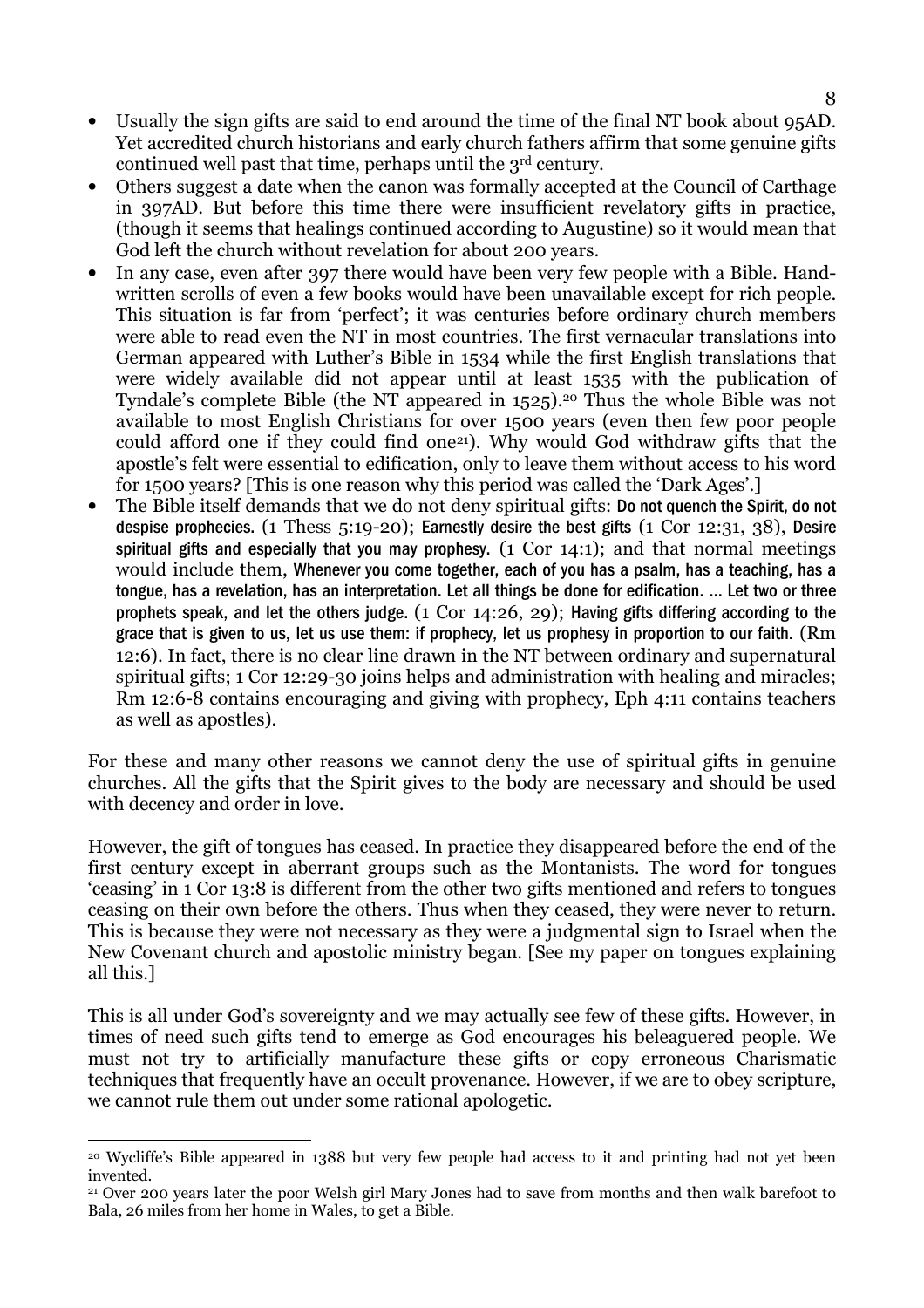## **NT Churches function on the basis of mutual edification**

Surprisingly, the apostles never state that worship is the reason for gathering together, but they do insist that the corporate church is a place of mutual edification. Personal worship is taken as read, but the purpose of gathering is to edify one another.

THE FUNCTION OF THE CHURCH WAS TO EDIFY ONE ANOTHER. Members are interdependent and function to encourage one another in all things, to inspire one another to become more godly. Meetings are, thus, places for mutual edification, Therefore let us pursue the things which *make* for peace and the things by which one may edify another  $(Rm 14:19)$ . Whenever you come together, each of you has a psalm, has a teaching, has a tongue, has a revelation, has an interpretation. Let all things be done for edification. (1 Cor 14:26).

Meetings are to be places where all share so that every gift of Christ is manifest and all benefit. The point of gathering is that mutual edification takes place. Meetings that are dominated and controlled by one man are not Biblical church meetings at all but represent the opposite of Biblical assembling.

- Let each of us please his neighbour for his good, leading to edification.  $(Rm 15:2)$
- Let no corrupt word proceed out of your mouth, but what is good for necessary edification, that it may impart grace to the hearers. (Eph 4:29)
- I wish you all spoke with tongues, but even more that you prophesied; for he who prophesies is greater than he who speaks with tongues, unless indeed he interprets that the church may receive edification. (1 Cor 14:5)
- Let it be for the edification of the church that you seek to excel.  $(1 \text{ Cor } 14:12)$
- Love edifies.  $(1 \text{ Cor } 8:1)$
- Therefore let us pursue the things which make for peace and the things by which one may edify another. (Rm 14:19)
- Comfort each other and edify one another. (1 Thess 5:11)

Edify means 'to build up', like the building up a house (from which the word derives), and thus involves the concepts of construction, laying a foundation, strengthening, encouragement, promoting growth, development. We teach and encourage one another bit by bit, just as bricks are laid one upon another very slowly until a house is formed.

The reason for the multiple command to edify one another is that God has gifted every member of the body of Christ in a certain way<sup>22</sup> and by sharing these gifts of grace we build each other up. Some may have many gifts, some may have more powerful gifts, but all have something of Christ that only they can express. The body needs to receive and benefit from these gifts in order to grow.

Indeed, the only way people (and the church) grow is when all the body works together interdependently: … speaking the truth in love, may grow up in all things into Him who is the head - Christ from whom the whole body, joined and knit together by what every joint supplies, according to the effective working by which every part does its share, causes growth of the body for the edifying of itself in love. (Eph 4:15-16). Without the expression of these gifts, there is no growth.

The clearest picture of a NT meeting is 1 Corinthians 14 and in this chapter alone the word 'edify' (and its cognates) is mentioned 7 times. Here Paul exhorts believers to share their

 $\overline{a}$  $22$  Eph 3:7, 4:7; 2 Tim 1:6; 1 Pt 4:10, As each one has received a gift, minister it to one another, as good stewards of the manifold grace of God.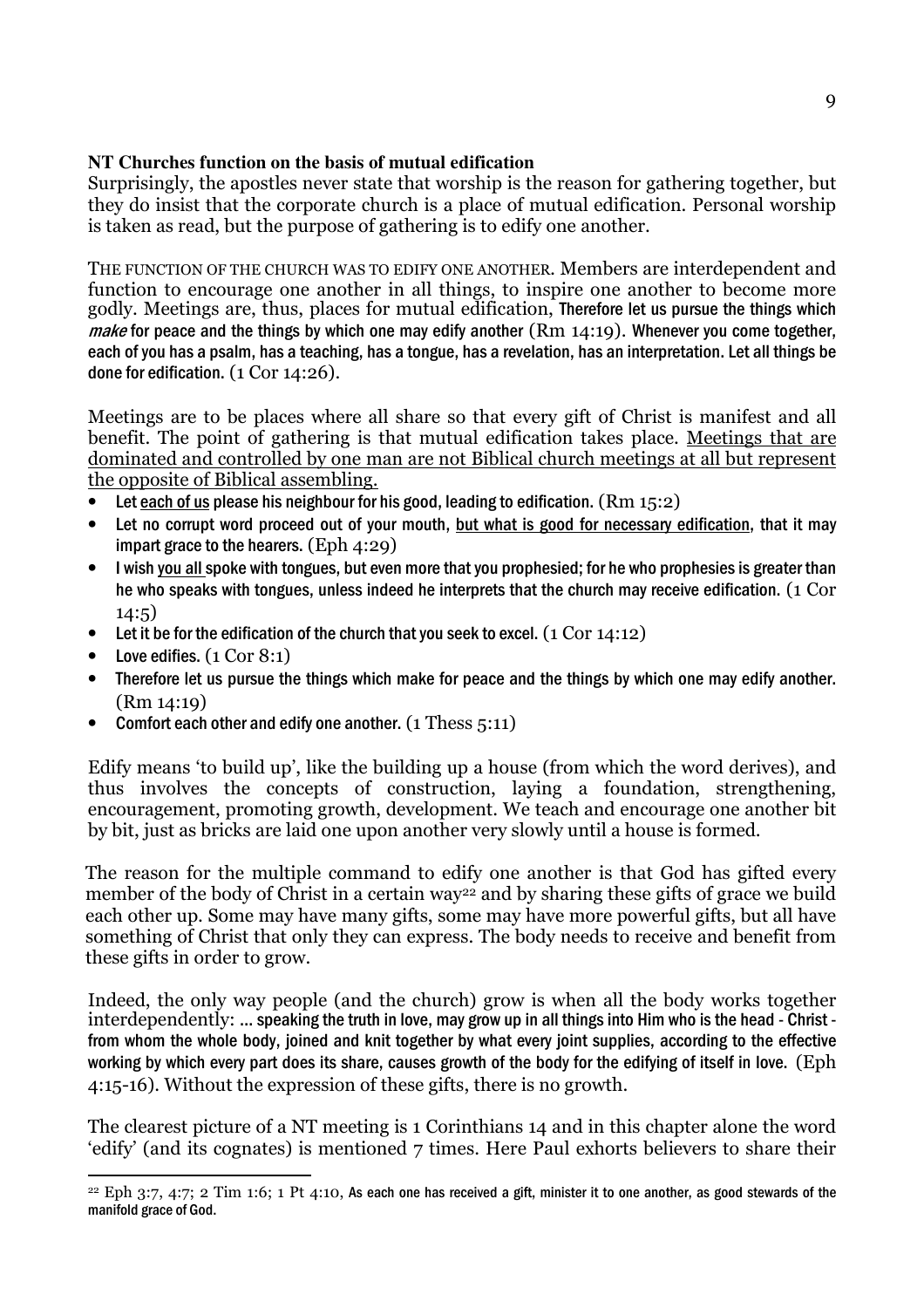gifts for the good of all, that everyone may be exhorted, encouraged, edified and comforted (1 Cor 14:3).23 Christian meetings are not about grandstanding performances, showy expressions or fleshly exhibitions of talent; neither are they preaching centres - no matter how good the preacher is. Christian meetings are about ordinary folk sharing what they have of Christ with a mind to do each other good. Edification is koinonia in action.

A crucial aspect of koinonia is that the Holy Spirit sovereignly gives gifts to the church to ensure spiritual development (read 1 Cor 12 carefully). The Spirit gifts individuals in the body using ordinary folk to edify others in the assembly and serve the community: But the manifestation of the Spirit is given to each one for the profit of all: for to one is given ... through the Spirit ... (1 Cor 12:7-8). The expression of the Spirit is not solely given to one man, but to all.

#### **There is silence regarding the modern format of a formal church sermon dominating a church meeting.**

Early church meetings were not preaching centres but places of body ministry. This is not to minimise the importance of teaching. Instruction is so important that it requires a didactic presentation (such as a sermon, exhortation or seminar), followed by questions, answers and discussion. Consequently, thorough teaching is perhaps best reserved for a weeknight meeting where discussion can continue in relaxed surroundings over tea.

The idea of a man dominating a meeting by a sermon, in an almost entertaining way, was Greek, not Biblical, at the time NT writing. Popular entertainment was to see a respected orator giving a homily or displaying rhetoric skills.

Sermons are effective means of passing simple ideas on to crowds of people (such as the Sermon on the Mount); but the Lord saved detailed instruction to informal times with his disciples where they could ask him questions. Paul did the same. His sermons are evangelistic outreaches to the public; while in churches Paul shared more in discussion in homes (Acts 20:11, 20, 31).

Very often the word translated as 'preached' is actually a word meaning 'dialogue'. For instance in Acts 20:7, 'preached (in KJV) is dialegomai which means discussion, conversation or argument.24 The meeting in Troas was a directed discussion with questions and answers. The English word 'preach' is used to translate about 30 different Greek words regarding the proclamation of God's word. Those that specifically mean proclamation or preaching are describing the evangelisation of outsiders. When Paul spoke to churches and brethren, words such as argument, conversation and persuasion are used which suggest interaction and dialogue.

There is no clear model for the way sermons dominate modern church meetings in either the OT or the NT (as dominating 35-50% of the church's worship), and this format did not arise in church history for about 200 years after the apostles died out. Sermons are not common in the OT and usually appear at times of crisis; but even then they sometimes included active participation (Isa 5:3ff; Amos 3:3-8). In any case, we have little information about the presentation, length and style of apostolic preaching (speeches are often edited in the text) in order to defend the current practice.

 $\overline{a}$ <sup>23</sup> The arbitrary exegesis of this passage to teach the opposite, that Paul is condemning the Corinthians for allowing body ministry, is distorted, strange and a shocking attempt to clutch at straws. See my paper, 1 Cor 14:26, A Rebuttal of a Novel Exegesis.

<sup>&</sup>lt;sup>24</sup> diale, gomai Strong's 1256; meaning: to think different things with one's self, mingle thought with thought, to ponder, to converse, discourse with one, argue, discuss.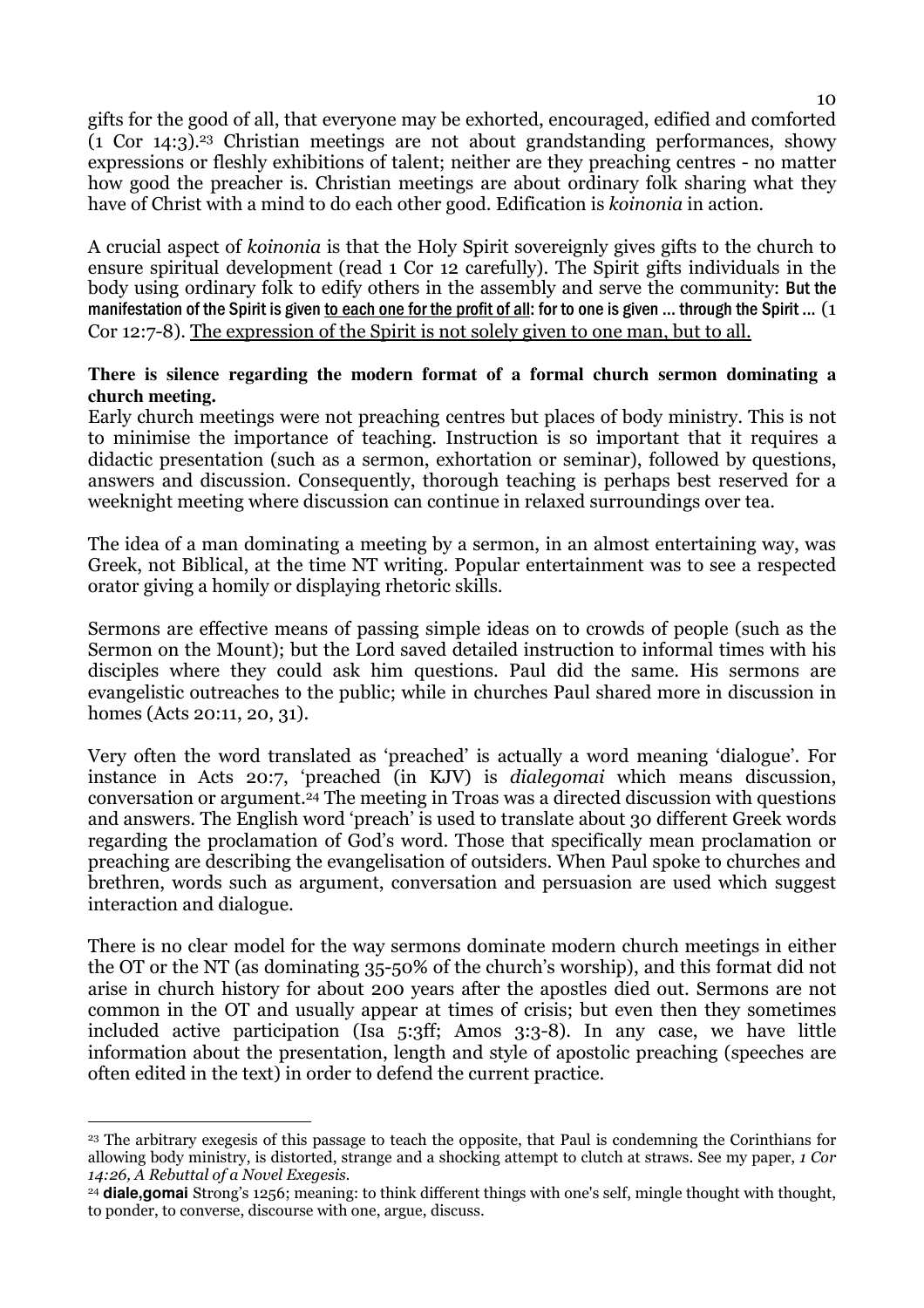Nothing in the writing of the sub-apostolic church fathers suggest that a regular sermon was the usual means of teaching in church meetings. Gradually, as Christian leaders emerged who were earlier trained in rhetoric, sermons began to appear regularly. Even when sermons were well established by the 3<sup>rd</sup> century, they still contained interruptions, interactivity and feedback. The sermon developed as the normal means of teaching at the same time as other worldly influences began to dominate the church and mutual ministries diminished.<sup>25</sup>

Finally, throughout history, great preachers have lamented that the sermonic form produced poor effects in believers. Church fathers<sup>26</sup> and more modern theologians<sup>27</sup> have stated the method is ineffective and that perhaps only 2-4% is ever remembered.

I am not suggesting that sermons be abandoned, but that they should not dominate the Sunday meeting of the gathered community; instead solid teaching should have more time in another meeting. The teacher will use whatever means God inspires. This may include sermons, but also personal example of character, private visitation and tutoring, group discussions with questions and answers and meetings given over entirely to Bible study. Sermons are primarily for the proclamation of the Gospel to outsiders.

## **The NT emphasis in church life is 'one-anothering' (***koinonia***), not top down authority.**

The phrase 'one another' is used over 60 times by the apostles to emphasise mutual, interdependent ministry. Growth in the Christian life is by God's grace, but God has purposed that this grace is usually mediated through koinonia, so that we are dependent upon each other (Eph 4:29). As we encourage one another we all partake more of God's grace. This is why apostolic commands are frequently found in the form of the 'one another' phrase, for example:

- Be kindly affectionate to one another. (Rm 12:10)
- Admonish one another.  $(Rm 15:14)$
- Through love serve one another.  $(Gal 5:13)$
- Bearing with one another, and forgiving one another.  $(Col 3:13)$
- Comfort one another. (1 Thess 4:18)

The modern concept of top-down authority, of pastors being six feet above contradiction is entirely absents from the NT.

## **Ministering to each other involves mutual admonishment and submission**

At a certain point every believer should be able to teach and admonish others (Heb 5:12); it is not just elders who admonish, all can admonish:

- ... submitting to one another in the fear of God. (Eph  $5:21$ ) [The fact that Paul subsequently highlights the family and slaves does not limit the 'one another' to just these groups.
- I urge you, brethren you know the household of Stephanas, that it is the firstfruits of Achaia, and *that* they have devoted themselves to the ministry of the saints - that you also submit to such, and to everyone who works and labours with  $\mu s$ . (1 Cor 16:15-16) [There is no indication that Stephanus was an elder, though he may well have been, but note also that the submission was to his household. As hosts of the church, the members were to submit to his wife and family.]

 $\overline{a}$ <sup>25</sup> The down grade included: the introduction of instrumental music and choirs; the problem of various heresies; the influx of Gnosticism and mystical practices; the decline of true spiritual gifts; the development of institutional leadership; domination by Rome; the establishment of church buildings - and then icons, altars, and decorations; and worldly acceptance by the Roman emperor causing an influx of superficial trendy 'believers'.

<sup>&</sup>lt;sup>26</sup> E.g. Clement of Alexandria; see B J Kidd, *Hist. of the church to AD461*, 1922, I, 405.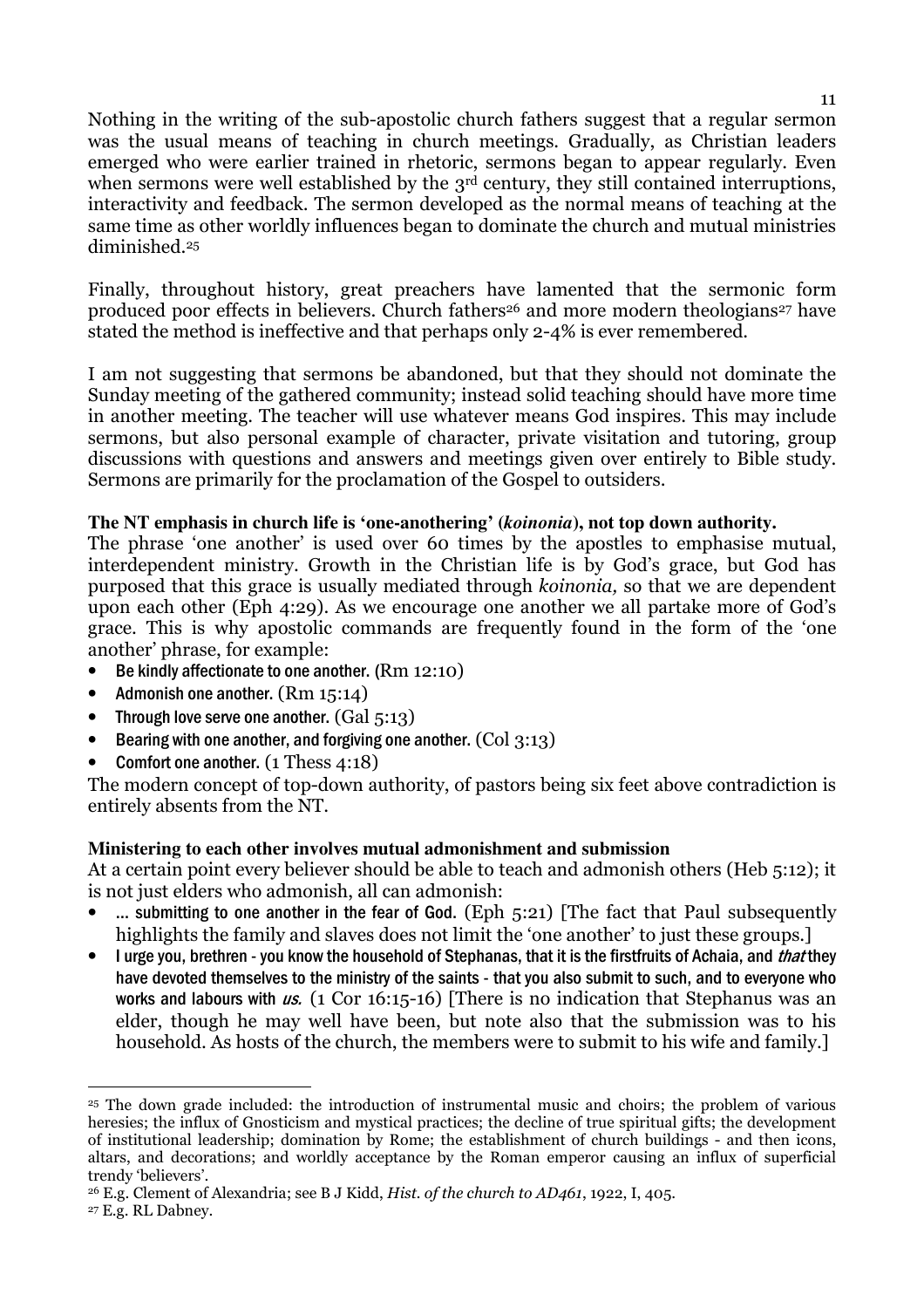- Yes, all of *you* be submissive to one another.  $(1 \text{ Pt } 5:5)$
- Now I myself am confident concerning you, my brethren, that you also are full of goodness, filled with all knowledge, able also to admonish one another. (Rm 15:14)
- Let the word of Christ dwell in you richly in all wisdom, teaching and admonishing one another. (Col 3:16)
- Now we exhort you, brethren, warn those who are unruly. (1 Thess 5:14; note; *brethren*, not the elders who are told to do this in v12)
- the older women likewise ... that they admonish the young women (Titus  $2:3-4$ )

Again it is the gift that carries authority. If a brother has wisdom he can apply that in admonishment to another brother without the involvement of the elders. If more godly believers admonished folk, there would be fewer problems in the church. In one sense there was no higher authority in the early church than the apostles, and Peter was the acknowledged early leader (James became the leading brother at Jerusalem later). Despite this, the upstart and former persecutor, Paul, admonished Peter publicly - and he was right to do so. (Gal 2:11ff).

We are to act in love towards each other always, but that does not mean that there are actual visible acts of love being manifest. Love may pervade a relationship while there are no visible signs (such as hugs or kisses). Similarly, submission must also be a heart attitude we maintain towards each other; but that doesn't necessarily mean there are any obvious visible signs of it - such as obedience to a command. Even a pastor addressing the flock, or admonishing the flock, may still have an attitude of submission to the flock in terms of preferring others above himself.

The reason is that we are all members of Christ's body and all equal in status:

- There is neither Jew nor Greek, there is neither slave nor free, there is neither male nor female; for you are all one in Christ Jesus. (Gal 3:28)
- There is neither Greek nor Jew, circumcised nor uncircumcised, barbarian, Scythian, slave *nor* free, but Christ is all and in all. Therefore, as the elect of God, holy and beloved, put on tender mercies, kindness, humility, meekness, longsuffering; bearing with one another, and forgiving one another. (Col 3:11-13)

Together we stand as one new man. The local church is to represent this one new man; as such there can be no elevated people; all are loving and submissive to all. There is no seniority above others in the body of Christ, all are one in status. There are different functions in the body and elders stand in front like fathers in order to ensure decency and order; BUT IMPORTANT DECISIONS ARE TO BE ARRIVED AT BY CONSENSUS (see Acts 15:22-23, 25).

## **The place of women in ministry**

The pendulum tends to swing wildly regarding this matter in history. At one point women are prohibited from doing or saying anything, at another they are promoted to lead churches. Both extremes are wrong.

There are some complex arguments surrounding this matter which cannot be examined here. For more information see my paper, Is There A Biblical Limit On The Ministry Of Women? I will limit myself to simple points.

1. WOMEN CANNOT LEAD CHURCHES OR MEETINGS. There are strict prohibitions on this and a huge history of Biblical, historical precedent. The reason Paul gives for this goes back to the Fall (1 Tim 2:13-14). When Israel was dominated by queens it was a sign of judgment and many abuses followed. There are no examples of NT female apostles (despite arguments to the contrary) or elders. The only mention of a powerful woman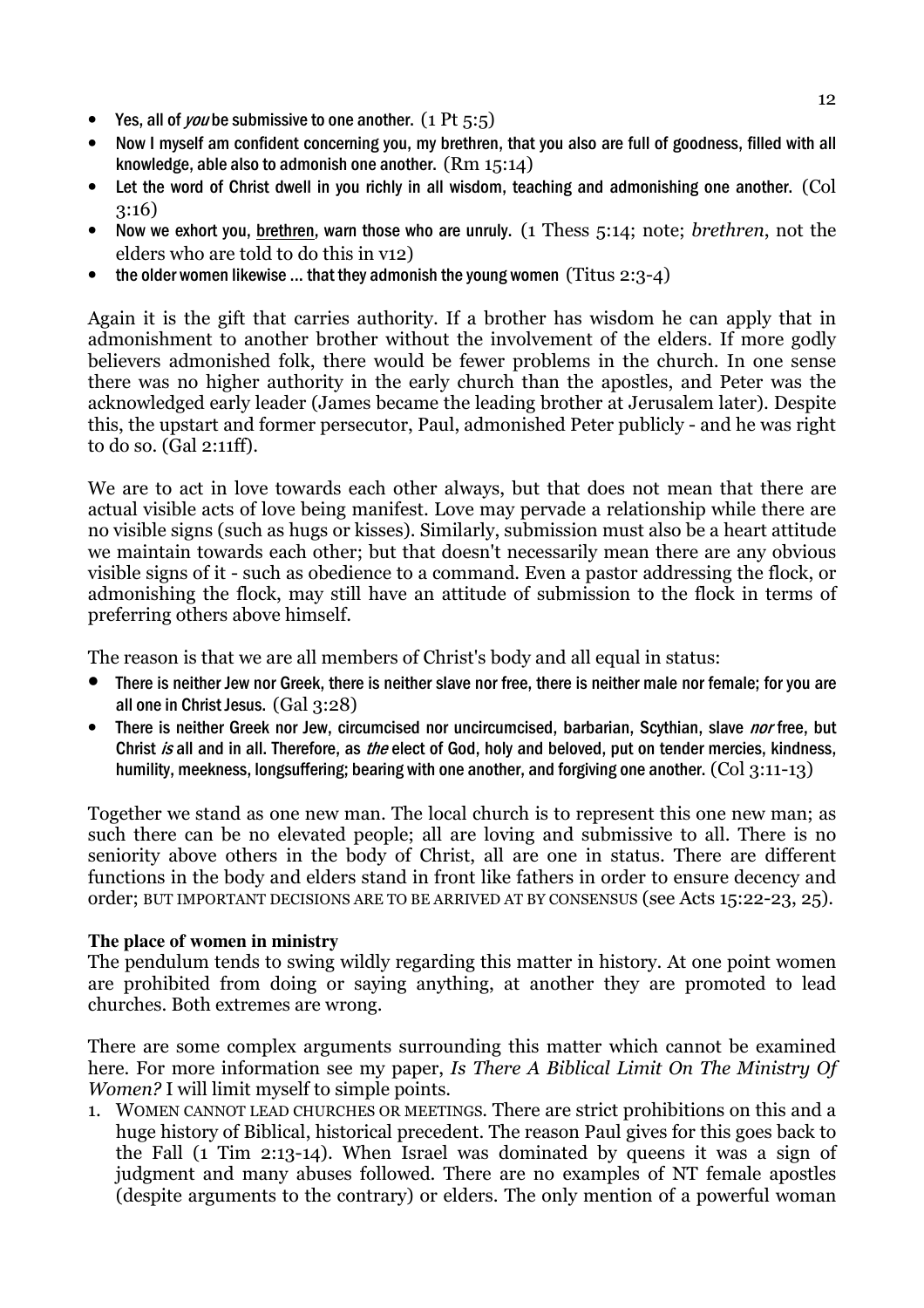leader is one condemned to judgment (Rev 2:20ff).

- 2. WOMEN CANNOT TEACH OR HAVE ANY MINISTRY OF AUTHORITY OVER MEN. I do not permit a woman to teach or to have authority over a man, but to be in silence. (1 Tim 2:12) This is simple and clear, no amount of sophistry can overturn it.
- 3. WOMEN CAN PARTICIPATE IN NORMAL WAYS THAT CARRY NO AUTHORITY. You can all prophesy one by one. (1 Cor 14:31). Whenever you come together, each of you has … (1 Cor 14:26). I wish you all spoke with tongues (1 Cor 14:5). [Philip] had four virgin daughters who prophesied (Acts 21:9). Every woman who prays or prophesies (1 Cor 11:5).
- 4. THERE ARE SOME LIMITATIONS TO THE PARTICIPATION OF WOMEN IN MEETINGS. Let your women keep silent in the churches, for they are not permitted to speak; but *they are* to be submissive, as the law also says. And if they want to learn something, let them ask their own husbands at home; for it is shameful for women to speak in church. (1 Cor 14:34-35) [See also Let a woman learn in silence with all submission (1 Tim 2:11).] Without entering into detailed exegesis here, Paul's point in context is the weighing of prophecy given by men. Women are not allowed to participate in the way that men do, such as evaluating or disregarding prophecy since this involves authority. Neither are they to disrupt a meeting by asking questions that distract the meeting when they could better ask their husbands at home. The emphasis on women's contributions is submission.
- 5. WOMEN SHOW THEIR SUBMISSION TO GOD AND THE ORDER IN CHURCH BY WEARING A HEAD COVERING. I know this is controversial and unpopular, but it is the clear teaching of Paul and has nothing at all to do with Corinthian culture. Every man praying or prophesying, having his head covered, dishonours his head. But every woman who prays or prophesies with her head uncovered dishonours her head, for that is one and the same as if her head were shaved. For if a woman is not covered, let her also be shorn. But if it is shameful for a woman to be shorn or shaved, let her be covered. For a man indeed ought not to cover *his* head, since he is the image and glory of God; but woman is the glory of man. ... the woman ought to have *a symbol of* authority on *her* head, because of the angels. ... Judge among yourselves. Is it proper for a woman to pray to God with her head uncovered? … But if anyone seems to be contentious, we have no such custom, nor  $\omega$  the churches of God. (1 Cor 11:4-16)
	- Simply note that Paul uses universal arguments not local ones (creation, divine order and function).
	- He says it is shameful if she prays uncovered. Women must obey this instruction or live in shame at church.
	- The covering is a sign that she is under man's authority, obeying God's principles, in submission. The covering is not her hair, a woman doesn't 'wear' her hair; a covering is something put on the body.
	- It is a command to not offend angels looking on God's testimony -i.e. universal to all churches at all times.
	- To seal the matter, Paul states that all the churches he works with obey this rule, not just Corinth. The cultural argument to ignore this instruction is a scandalous fudge to avoid clear teaching. We could make an equal argument on cultural grounds to not baptise anyone, but no one would dare do such a thing.

## **Church membership**

The modern practice to segregate believers into an inner and outer core is unloving and unbiblical. There is not a shred of evidence to suggest that after a period of attendance, Christians should make some kind of commitment, often written, and then 'become' church members having voting rights and able to become officers.

## God's word is that

For by one Spirit we were all baptised into one body - Jews or Greeks, slaves or free - and all were made to drink of one Spirit. (1 Cor 12:13)

God is faithful, by whom you were called into the fellowship of his Son, Jesus Christ our Lord. (1 Cor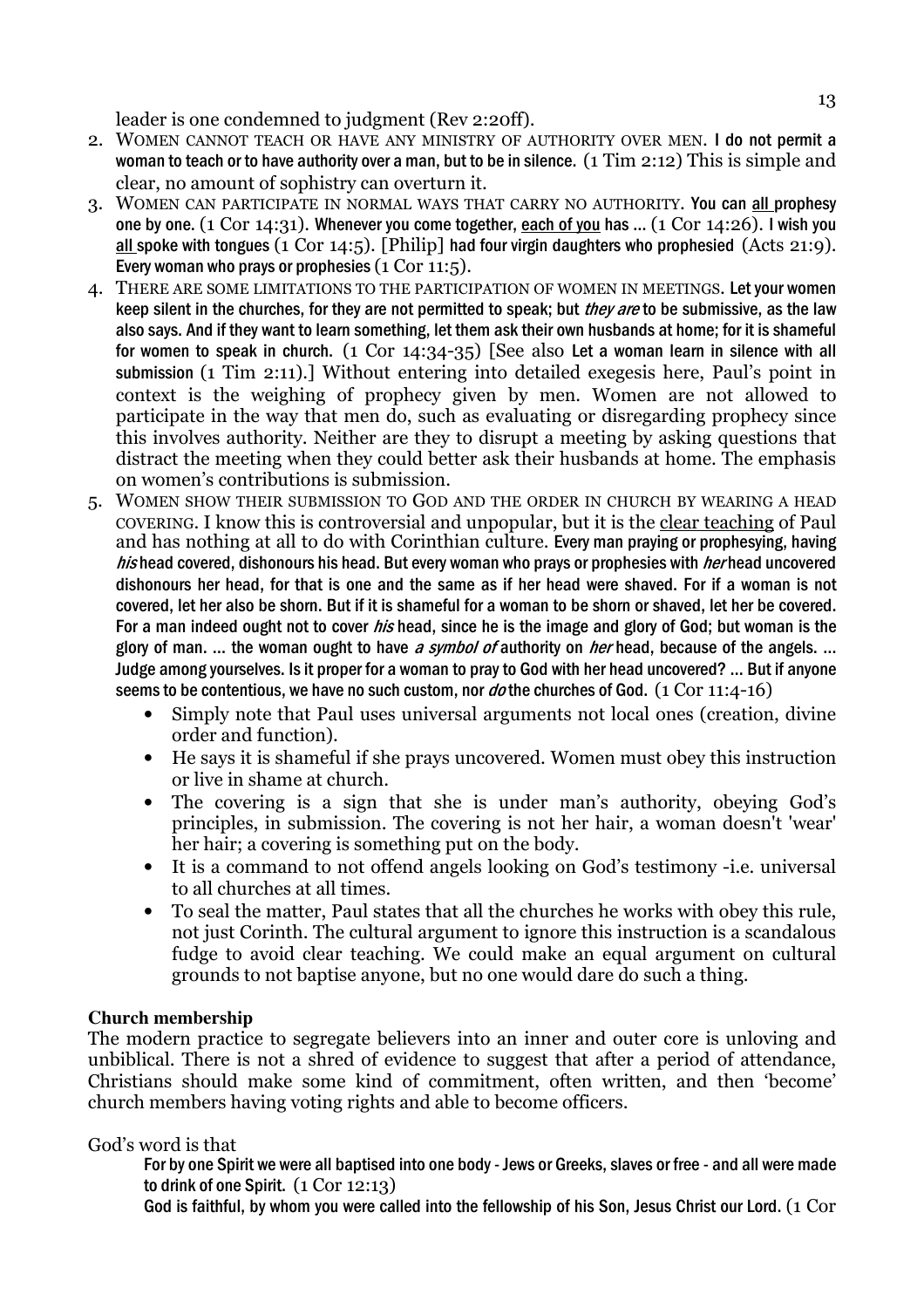We are all members of one another (Rm 12:5; Eph 4:25). To segregate believers is deeply offensive to God, who told us to receive one another (Rm 15:7) and not to prefer one before another (1 Tim 5:21). In the NT we never read of being members of a church but being members of one another. Neither does the NT speak of 'joining' a church because we are already united in Christ.<sup>28</sup> Rather it says that we should keep (guard, attend to carefully, maintain) the [existing] unity of the Spirit, not establish it (Eph 4:3). If Christians are received by God when they are converted, they should be received by any church. It is he who fitly framed us together, and the church needs no man or group to authorise his choice.

# **Worship**

#### **NT Church worship did not use musical instruments**

Search as long as you like, you will find no reference to musical instruments in connection with the church in the New Testament, and precious little mention of any kind. Again the church followed the synagogue in this - there was no instrumental music in the synagogue. Historically, instruments only began to be used in church services after about 200 years<sup>29</sup> when other pagan influences began to be absorbed. As they appeared they were condemned by leaders such as Chrysostom as a fleshly development. Instrumental music was formally introduced into Roman church services by Pope Vitelian in 671 AD.

Worship is a reverential attitude of the heart and a submission of life to God (Rm 12:1-2). In Patriarchal times music was not necessary for true worship (Heb 11:21). Even under the Mosaic Law worship could be expressed in awful circumstances without music (2 Sam 12:20). The sacrifice of praise can even be a description of financial giving to the needy (Phil 4:18). Instrumental music is not mentioned in connection with the church in the NT at all. Indeed, music is only mentioned as a feature in connection with the judgment of Babylon (Rev 18:22).30 The whole point of NT teaching is that the OT types of instrumental music and musicians in the temple are fulfilled in harmony the spiritual songs and virtues of the saints in worship. Worship that is based on instrumental music, especially loud raucous music, accompanied by choirs, is old covenant religion. These types vanished along with the sacrifice of animals and priestly garments.

Scripture emphasises the importance of vocal contributions in worship. The church is called together to offer up spiritual sacrifices (1 Pt 2:5), the fruit of the lips giving thanks (Heb 13:15). Worship is something done in and by saints as a result of a consecrated life yielded in service to God as a sacrifice (Rm 12:1). Praise is the outward testimony of our lives to demonstrate the goodness of God (Eph 1:6,12; Phil 1:11). Both can include sung, vocal contributions.

The new nature of believers, the expression of a new heart, is manifested in a new song unto God. This is acceptable worship since it is inspired by the Spirit and returns to God. The expression of the flesh (clever human ideas, will-worship, uncontrolled emotionalism) is not acceptable to God. The cleverness of musical skill, the emotional intensity of certain types of music, and the sheer force of loud noise works against Christian worship, as does

 $\overline{a}$ <sup>28</sup> The word join ('to glue or stick things together') does appear in connection with the church in Acts 9:26-28 and 5:12-14. This is not used in the formal sense of the church joining people to it, but is a simple verb describing people who wanted or did not want to attach themselves to the brethren.

<sup>29</sup> Many have cogently argued that musical instruments were not in widespread use in the church at large for 1200 years.

<sup>30</sup> 'Harps' in revelation are indicative of harmonious Christian praise (Rev 14:2, 15:2). There are no material harps in heaven. Interestingly, only the voice/song is recorded as being heard.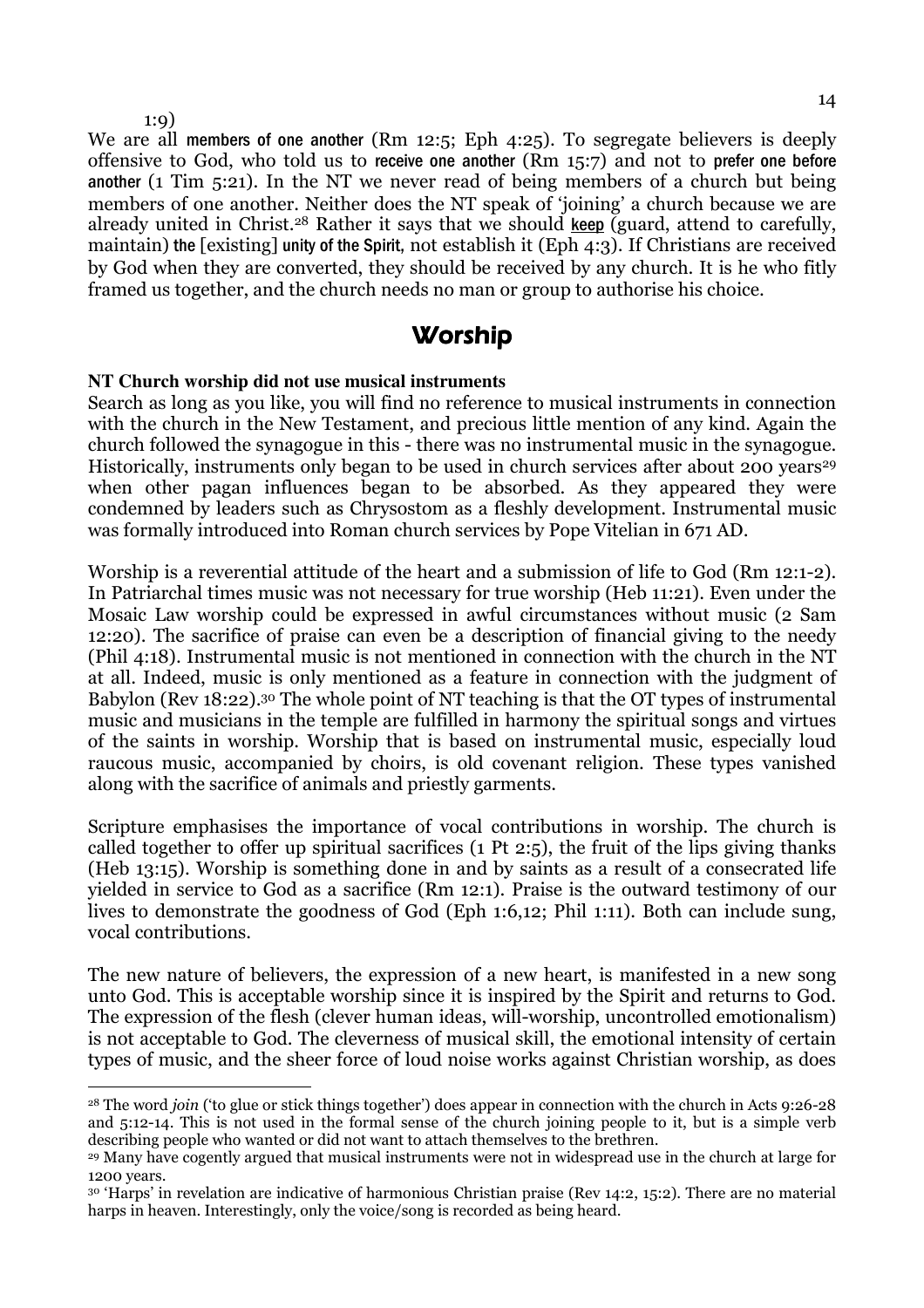anything which excites the soul. The flesh is not to be brought into the service of the church.

Praise to God should involve singing, although singing can be instructive or even admonishment to brethren;<sup>31</sup> but the NT model is that the singing is a cappella, not accompanied by instruments.

#### **The centrality of Lord's Supper**

Preaching is not the focus of NT church life, breaking of bread is.32 Indeed, celebrating the Lord's Supper frequently is a divine command Matt 26:26-28; Mk 14:22-24; Lk 22:17-19. It is clear apostolic teaching and practise that breaking bread is the reason for churches to assemble. Why do we gather on Sunday? Primarily to share the Lord's Supper and remember the Lord's sacrifice for us.

Apostolic practice was to initially break bread often, sometimes daily, in each other's homes (Acts 2:42,46) and later to break bread as a corporate body on the first day of the week (Acts 20:7); gradually the custom centred on the weekly event 'when you meet together' (1 Cor 11:18, 20).

This ordinance fits easily within a community framework in a home; just like its precursor, the Passover meal, it was a family ritual. Indeed the early church celebrated the Lord's Supper as part of a larger church meal called the agape feast where the rich brought food to share with the poor. The context is firmly set within community life, and encourages community as a family together (Acts 2:42). In formal, organised, institutional churches it is far more difficult to maintain such intimacy and the memorial of the Lord's death became a stylised ritual that was a shadow of the original. In modern large churches it is yet harder, so that many celebrate it rarely, or ignore it all together.

The Supper is a means of realising the presence of Jesus and is not just a memorial (1 Cor 10:16; Lk 24:30-31; Acts 10:41; Jn 21:9-14). Indeed, failure to reverence it leads to judgment (1 Cor 11:28-32), so powerful and important is this divine institution. Why would churches not make the most of this by weekly practise? We disobey God by neglecting it.

#### **Sacrificial giving not tithing**

True giving is an act of worship. Many churches teach their members that strict tithing is a divine obligation, that Christians need to give 10% of their disposable (some would say gross) income to the Lord's work - and by this they usually mean to their church treasurer. Instead, the emphasis of scripture is that the focus of the believers' financial giving is the poor and needy, not bricks and mortar or church ministries and programs. Neither is the principle of tithing a New Covenant institution.

Giving is absolutely crucial to a genuine Christian testimony. A believer who is not a giver is a loser. The Lord promised that the measure we give is the measure we get. A Christian should be giving is every sense: of his time, of his love, of his care of his money, of his possessions.

Giving is not restricted to tithing. Those teachers who limit giving to tithing are wrong. Indeed, strict tithing lets wealthy people off any sacrificial giving and puts a huge burden

 $\overline{a}$ 31 Let the word of Christ dwell in you richly in all wisdom, teaching and admonishing one another in psalms and hymns and spiritual songs, singing with grace in your hearts to the Lord (Col 3:16). Speaking to one another in psalms and hymns and spiritual songs, singing and making melody in your heart to the Lord (Eph 5:19).

<sup>32</sup> 1 Cor 11:18, 20; Acts 2:42.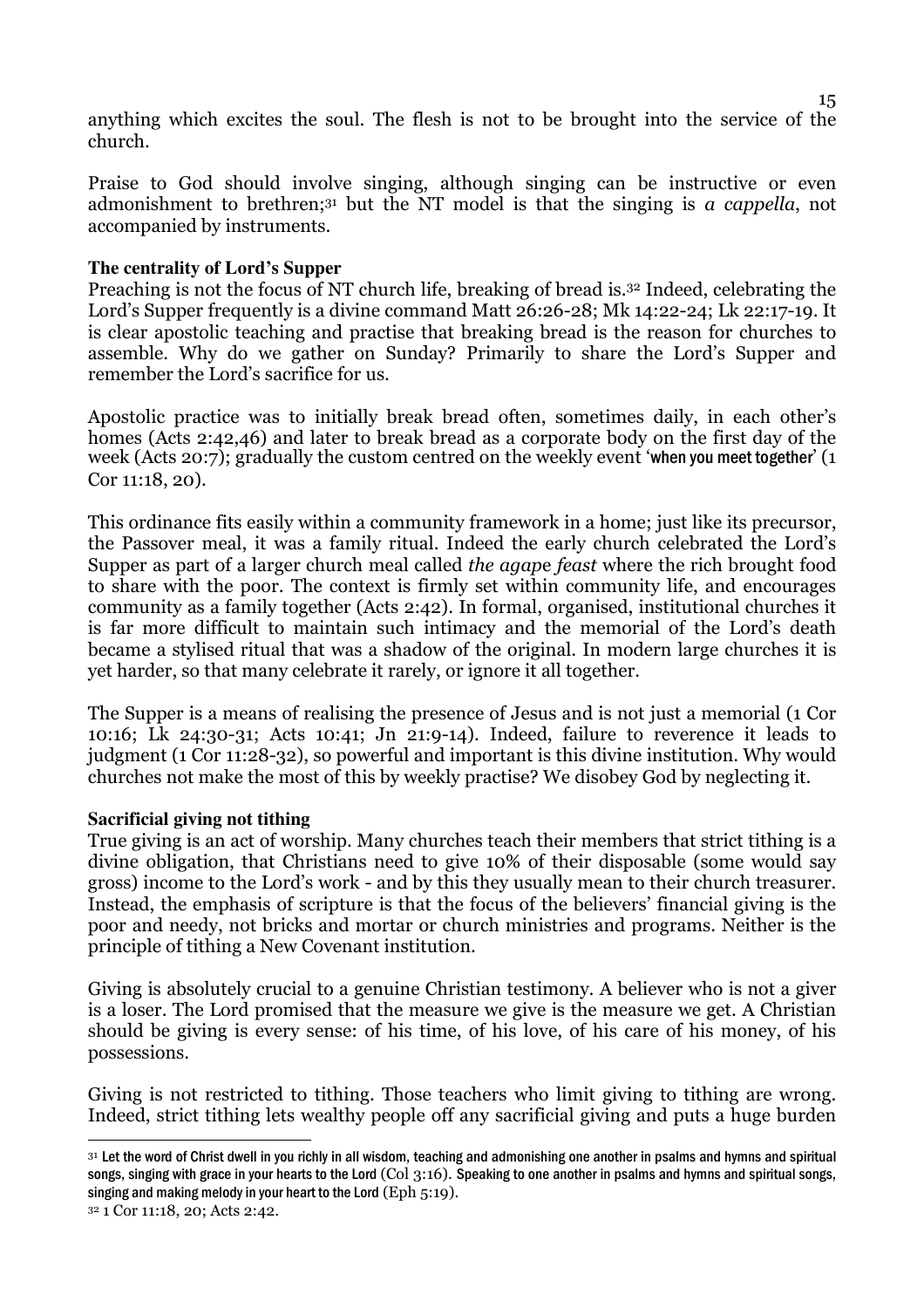on people in poverty who can't make ends meet already. Their argument is that tithing appeared before the Mosaic Law (Gen 14:20) and is therefore not abrogated along with the Mosaic Law. In this argument, circumcision and blood sacrifice ought to continue as well. This fallacious argument is facile.

What God is interested in is sacrificial giving, a spirit of giving, giving that costs. In the OT, the people of the land were required to give the best animals in their herds and flocks to God as an offering. Their best was God's. Bulls and goats were not cheap, unless you were rich. God showed his nature of giving by sending his only begotten Son to die and suffer for the sins of those who were rebels against him. This is sacrificial giving.

- There is no apostolic command to tithe under the New Covenant. The prime purpose of the OT tithe was to support the priestly class, the Levites who had no land, plus payment for the temple services. In the New Covenant all believers are priests as well as God's temple, there is no formal priestly caste or material temple to support. The OT tithe was also for the poor, and this principle continues. Those who preach the Gospel in full-time service (and there are comparatively few of these in the church population; many elders and even apostles worked) are to be supported (1 Cor 9:14) as the counterpart of Levites (1 Cor 9:13), but this is never said to be a tithe.
- So let each one give as he purposes in his heart, not grudgingly or of necessity; for God loves a cheerful giver. And God is able to make all grace abound toward you, that you, always having all sufficiency in all *things*, may have an abundance for every good work ( $2 \text{ Cor } 9:7-8$ ). Each one must determine what he is going to give financially, and keep to that as a personal covenant.
- The widow's mite is an example of godly giving, and this cost her everything. Rich people may even be called to give up all their wealth. Jesus demanded this of one man (Mk 10:21), and others in history followed his example (such as CT Studd).
- Everything in our lives is to be considered as being given to us by God and to be used for his service; this includes our wives and children (1 Sam 1:28). Sometimes, it costs us more to sacrifice our time, perhaps much needed leisure time, in order to help those God puts in our way. He who has pity on the poor lends to the LORD, and He will pay back what he has given. (Prov 19:17)
- Christianity is giving. Our lives are to be a sacrifice to God as an act of committed worship and service (Rm 12:1).
- A tithe may be a good starting point for Christians, but this is not a focus. What is important is to listen to what God wants of us in all things.
- Give, and it will be given to you: good measure, pressed down, shaken together, and running over will be put into your bosom. For with the same measure that you use, it will be measured back to you. (Lk 6:38) He who sows sparingly will also reap sparingly, and he who sows bountifully will also reap bountifully. (2) Cor 9:6)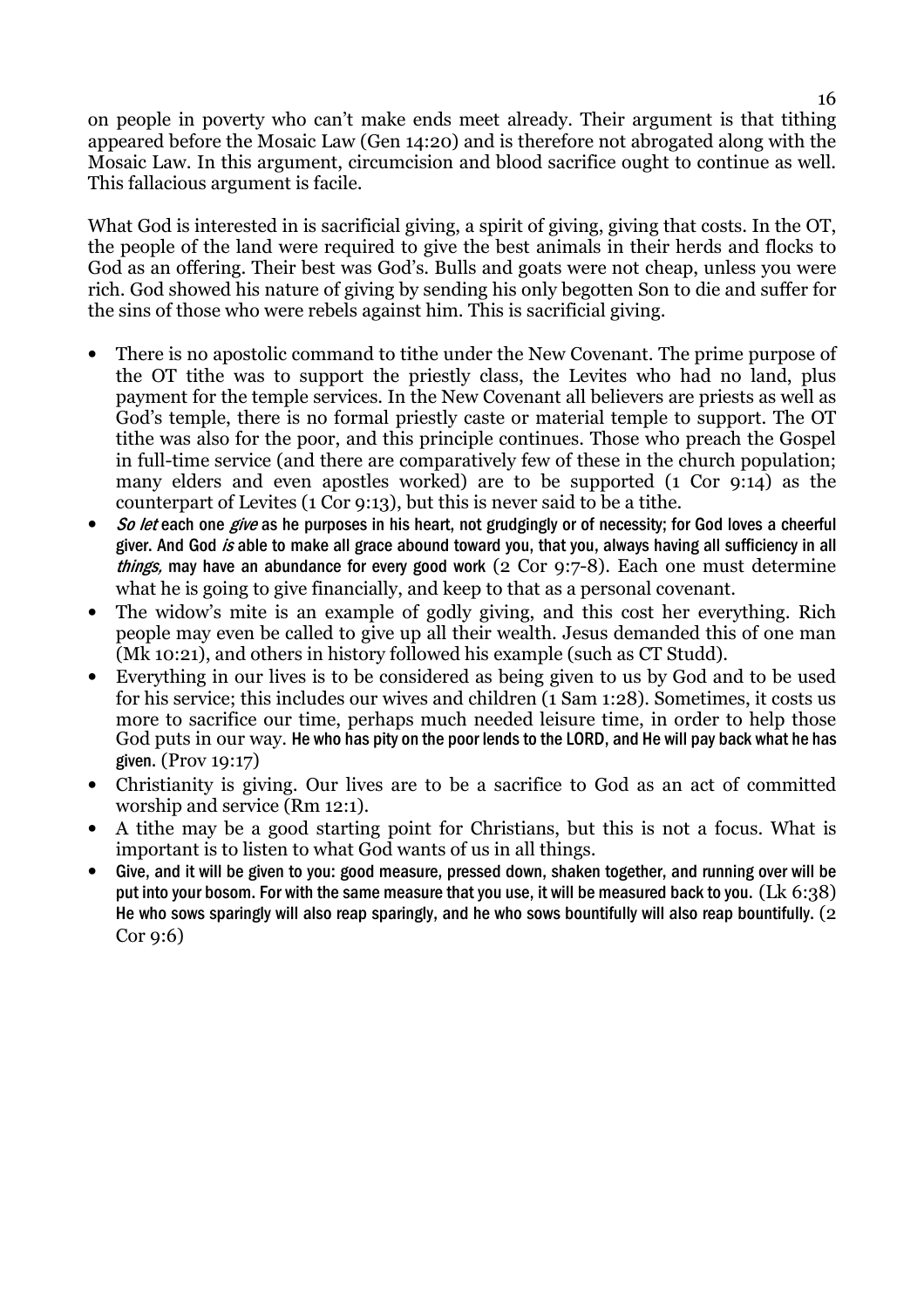# The key modern church error

#### **Institutionalism**

The vast majority of churches in the world belong to a denomination or are intrinsically institutional bodies. This means that they are highly organised, have formal leadership structures, are interconnected and are usually accountable to a higher body. For instance, the Anglican Church has a pyramidical leadership structure, from the Archbishop at the top through bishops down to priests and other offices. Modern UK Charismatic Churches have many ranks: Apostle, apostolic team members, prophet, area leader, local church senior pastor, the junior pastoral team, congregational leader and house-group leader (or other intra-church leaders).33 Some churches are even run from a foreign country. Even Baptist churches have various local lay-leaders, deacons, elders, senior-pastors, area moderators and a national HQ.

All of this demonstrates a clergy/laity split; there are the official leaders and there are ordinary church members. Leaders stand at the front and do all the work, and get all the attention; members sit in pews doing little or nothing. God speaks to the leaders, the leaders then interpret this to the membership. This system is not only unbiblical, it is anti-Biblical.



The Biblical model is exceptionally simple; it is:



It is difficult to supply a warning about all the errors of institutionalism since almost every UK church is run this way. There are, sadly, very few churches that meet in homes and function on NT principles.

 $\overline{a}$ <sup>33</sup> It is interesting to note that the Charismatic Movement began by condemning denominationalism and tiered ranks of leadership. Yet within ten years such pyramidical structures appeared in many Charismatic groups and within 15 years the New Churches (Restorationism) were dominated by multi-tiered leadership structures. This shows how easy it is for the flesh to take control of churches.